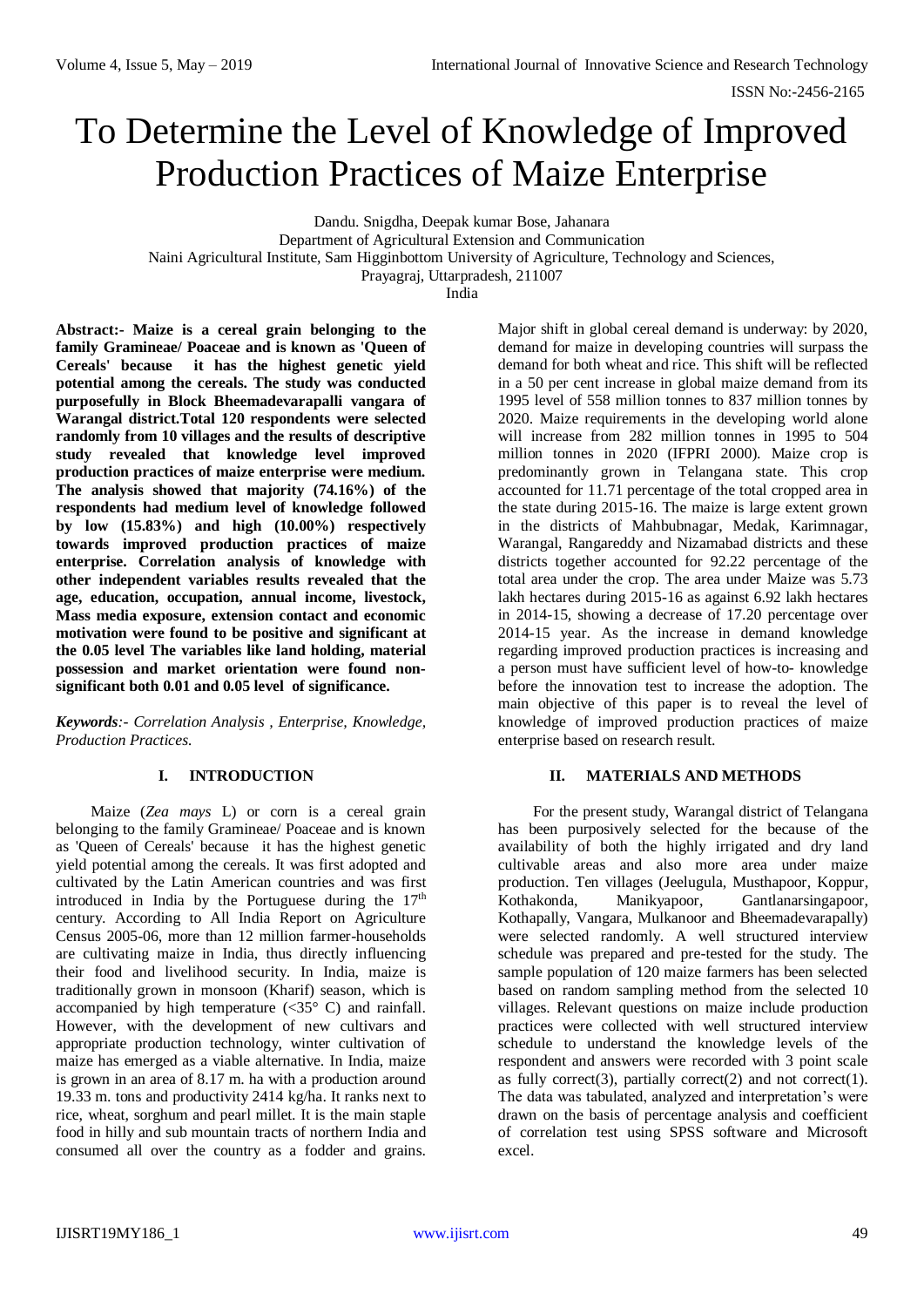#### ISSN No:-2456-2165

### **III. RESULTS**

#### *Knowledge of farmers towards improves maize production practices.*

The (Table-1) presented the distribution of respondents based on their level of knowledge towards improves maize production practices. The majority of the respondents had partial knowledge about spacing (78.33 %), method of weed control (78.33 %) followed by deep ploughing (76.66%), seed rate (76.66%), irrigation management (76.66 %), varieties (75.83 %), and method of sowing (75.00 %) respectively. The (Table-2) presented the distribution of respondents based on their level of knowledge towards improved maize production practices. About 63.33 percent of the respondents were having medium level of knowledge towards improved maize production practices followed by low  $(22.50\%)$  and high level of knowledge (14.16 %) respectively.

# *Factors influencing the knowledge of farmers towards improved maize production practices*

The (Table-3) presented that the relationship between the independent variables with knowledge towards improved maize production practices. The variables like

age, occupation, land holding, material possession and mass media exposure were found significant at the level of 0.05. The variables like education, annual income, livestock possession, extension contact, market orientation, economic motivation were found no significant relationship with knowledge towards improved maize production practices.

### **IV. DISCUSSION**

From the above interpreted results, it was found that there is a medium level of knowledge towards improved maize production practices in farmers of bheemadevarapally mandal. The age of farmers were found to be negatively and significantly correlated with the level of knowledge of maize producers. With the increase in age (years) leads to less knowledge to farmers. The variables like occupation, land holding, material possession, mass media exposure were found negatively and significantly correlated with knowledge level. The variables like education, annual income, livestock possession , extension contact, market orientation , economic motivation were found no significant relationship with level of knowledge towards improved maize production practices.

| <b>SN</b>      | <b>Statement</b>                     | Knowledge level |           |           |
|----------------|--------------------------------------|-----------------|-----------|-----------|
|                |                                      | FC              | PC.       | NC        |
|                | Soil testing                         | 16(13.33)       | 87(72.50) | 17(14.16) |
| $\overline{2}$ | Deep ploughing                       | 14(11.66)       | 92(76.66) | 14(11.66) |
| 3              | Varieties                            | 23(19.16)       | 91(75.83) | 6(5.00)   |
| 4              | Time of sowing                       | 26(21.66)       | 86(71.66) | 8(6.66)   |
| 5              | Seed treatment and fungicides        | 38(31.66)       | 80(66.66) | 2(1.66)   |
| 6              | Seed rate                            | 23(19.16)       | 92(76.66) | 5(4.16)   |
|                | Method of sowing                     | 24(20.00)       | 90(75.00) | 6(5.00)   |
| 8              | Spacing                              | 21(17.50)       | 94(78.33) | 5(4.16)   |
| 9              | <b>Recommended Fertilizers</b>       | 31(25.83)       | 86(71.66) | 3(2.50)   |
| 10             | Irrigation management                | 25(20.83)       | 92(76.66) | 3(2.5010) |
| 11             | Method of weed control               | 20(16.66)       | 94(78.33) | 6(5.00)   |
| 12             | Use of integrated pest<br>management | 30(25.00)       | 83(69.16) | 7(5.83)   |
| 13             | Harvesting                           | 29(24.16)       | 83(69.16) | 8(6.66)   |
| 14             | yield                                | 28(23.33)       | 73(60.83) | 19(15.83) |

Table-1 Knowledge of farmers towards improved maize production practices. (n=120)

Parenthesis shows in percentage, FC=Fully Correct, PC=Partially Correct, NC=Non Correct

| SN | Level of knowledge | Frequency | Percentage |
|----|--------------------|-----------|------------|
|    | Low                |           | 22.50      |
|    | Medium             |           | 63.33      |
|    | High               |           | 14.16      |
|    | Total              |           | 00.00 i    |

Table-2 Level of knowledge of farmers towards improved maize production practices n=(120)

| SN             | Independent variables       | Correlation (r) value |
|----------------|-----------------------------|-----------------------|
| 1              | Age                         | $-0.218*$             |
| $\overline{2}$ | Educational                 | $0.001$ NS            |
| 3              | Occupation                  | $0.227*$              |
| 4              | Land holding                | $0.169*$              |
| 5              | Annual Income               | 0.071 NS              |
| 6              | Material possession         | $-0.187*$             |
| 7              | <b>Livestock Possession</b> | $-0.055$ NS           |
| 8              | Mass media exposure         | $0.152*$              |
| 9              | Extension contact           | $-0.036$ NS           |
| 10             | Market orientation          | $0.007$ NS            |
| 11             | Economic motivation         | $-0.011$ NS           |

Table-3 Relationship of independent variables with knowledge towards improved maize production practices